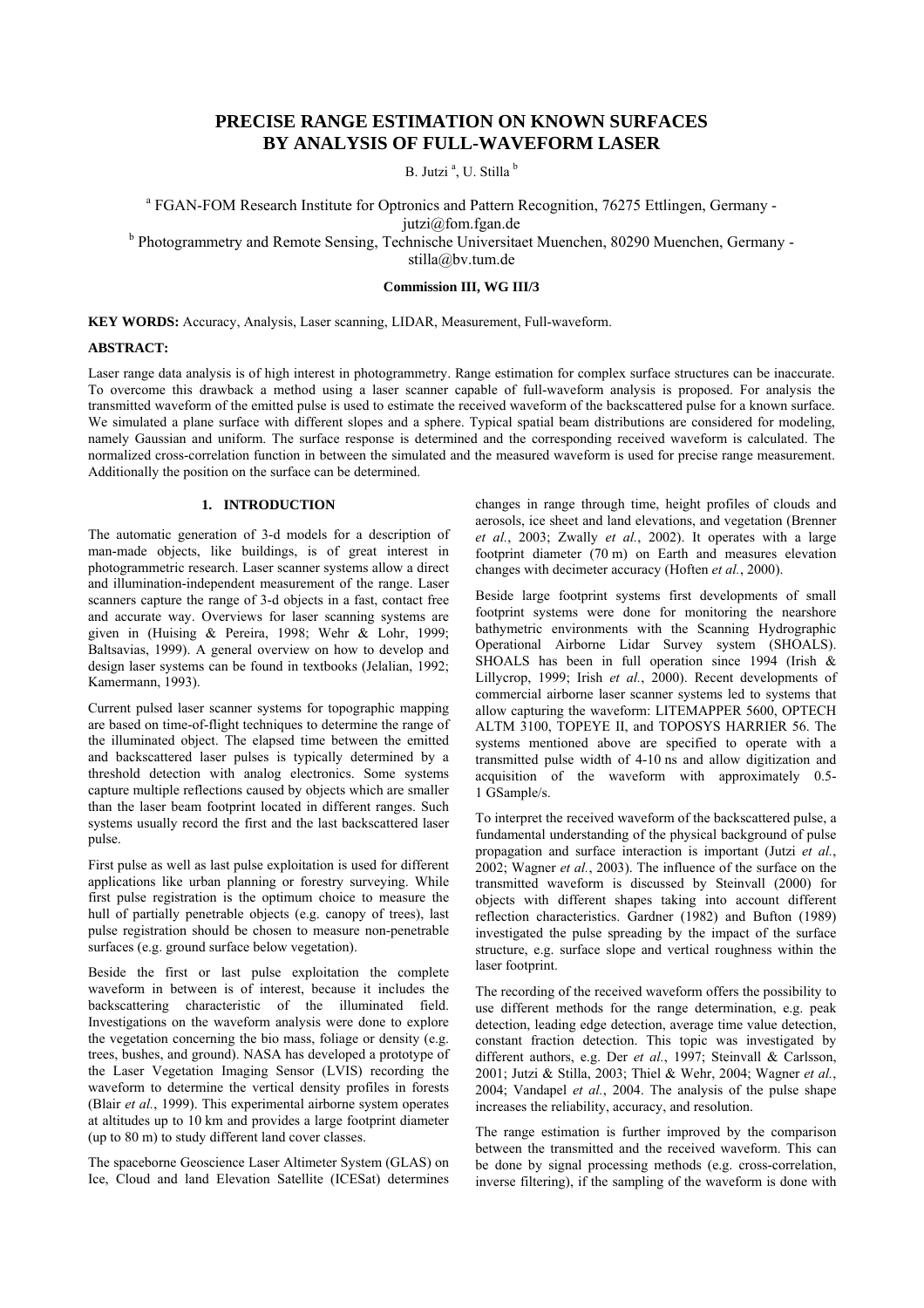

Figure 1. Effects of the surface on the received waveform. a) transmitted waveform, b) plane surface, c) sloped surface,

- d) two slightly different elevated areas,
- e) two significantly different elevated areas,
- f) randomly distributed small objects.

a high sampling rate. The maximum of the cross-correlation between the transmitted and received signal estimates the range value with a higher reliability and accuracy than considering the received waveform only (Hofton & Blair, 2001; Jutzi & Stilla, 2005; Thiel *et al.*, 2005).

Beside the range determination further surface features can be studied by waveform analysis, namely *reflectance*, *slope* and *roughness*. This specific surface features have an influence on the *amplitude* and *width* of the received waveform (Brenner *et al.*, 2003; Jutzi & Stilla 2002; Steinvall et al., 2004; Wagner *et al.*, 2006). For a parametric description of the pulse properties a Gaussian decomposition method on the waveform can be used (Hofton *et al.*, 2000; Jutzi & Stilla 2005; Persson *et al.*, 2005; Söderman *et al.*, 2005). Nowadays, waveform analysis is more and more established for remote sensing applications especially in forestry (Hug *et al.*, 2004; Reitberger *et al.*, 2006).

Depending on the application different surfaces have to be analyzed, e.g. for urban objects we have to deal with different elevated objects. In rural environment we have to deal with statistically distributed natural objects. The impact of the scene on the received waveform will be discussed using some standard examples (Figure 1). Different elevated object surfaces within the beam corridor lead to a mixture of different range values. A simple situation is given by a horizontal plane surface which will lead to a small pulse (Figure 1b). A plane which is slanted in relation to the viewing direction shows different range values within the footprint. This range interval which is given by the size of the footprint and the orientation of the plane leads to a spread of the pulse width (Figure 1c). A deformation of the pulse form can also be caused by perpendicularly oriented plane surfaces shifted by a small step in viewing direction (Figure 1d). A large step leads to two separate pulses (Figure 1e). Several surfaces with different range within the beam can result in multiple pulses. Randomly distributed small objects (e.g. by vegetation) spread over different range values within the beam leads as well to a spread of the pulse width (Figure 1f). These examples show the influence on the waveform by standard surface situations. The energy distribution within the beam was not considered. For predicting received waveforms of more complex surfaces and

different energy distributions a modeling and simulation of the process is required.

The modeling of the received waveform can be done when the surface is known. A typical situation where known surfaces can be used is for registration of multiple scans received from different positions or at a different time. In these cases typically retro-reflective markers in form of spheres, cylinders or planes are used (Dold, 2005) and a precise range estimation of the known surfaces are helpful for the registration process. Beside this the surface has not to be known in advance, it can be estimated by previous measurements. Then a possible refinement of each range value can be done under consideration of the surface geometry in the close neighborhood.

In Section 2, an overview on the simulation setup is given. We simulated the surface response for different slopes and a spherical surface, which is shown in Section 3. For known surface structures corresponding received waveforms can be calculated and compared with measured waveforms, which is presented in Section 4. By proofing these waveforms for similarity the position on the surface and the precise range value can be determined.

#### **2. SIMULATION**

The simulation is necessary to estimate the received waveform of the backscattered pulse received from a known surface. For the transmitted waveform of the emitted pulse a measured or a modeled waveform can be used.

By the use of a 3-d *object representation* for the object model (Figure 2-1) and the *extrinsic orientation* parameter for sensor position and orientation (Figure 2-2), the model is *sampled* to get a high-resolution range and reflectance image (Figure 2-3). The resolution has to be higher than the scanning grid we want to simulate for further processing. Considering the transmitted waveform of the emitted pulse and the spatial energy distribution of the laser beam for temporal and spatial *laser pulse properties* is relevant for modeling the laser pulse (Figure 2-4). To simulate the *scanning* of the laser system, the values of grid spacing and the divergence of the laser beam are used for convolving the high-resolution range image with the transmitted waveform and convolving the high-resolution reflectance image with the spatial energy distribution of the beam (Figure 2-5). For a range depending *1-d surface representation*, the surface response is determined by the spatial undersampling of the high resolution range and intensity image (Figure 2-6). By convolving the surface response with the transmitted waveform the received waveform is determined at the *receiver* (Figure 2-7).

For simulating the received waveform of the backscattered pulses an *object model* (Section 2.1) and a *sensor model* (Section 2.2) is required.

## **2.1 Object modeling**

For a 3-d object representation, our simulation setup considers geometric and radiometric features of the illuminated surface in the form of 3-d object models with homogeneous surface reflectance.

The object model with homogeneous surface reflectance is then sampled higher than the scanning grid we simulate and process, because with the higher spatial resolution we simulate the spatial distribution of the laser beam. Considering the position and orientation of the sensor system we receive a highresolution range image and reflectance image. Depending on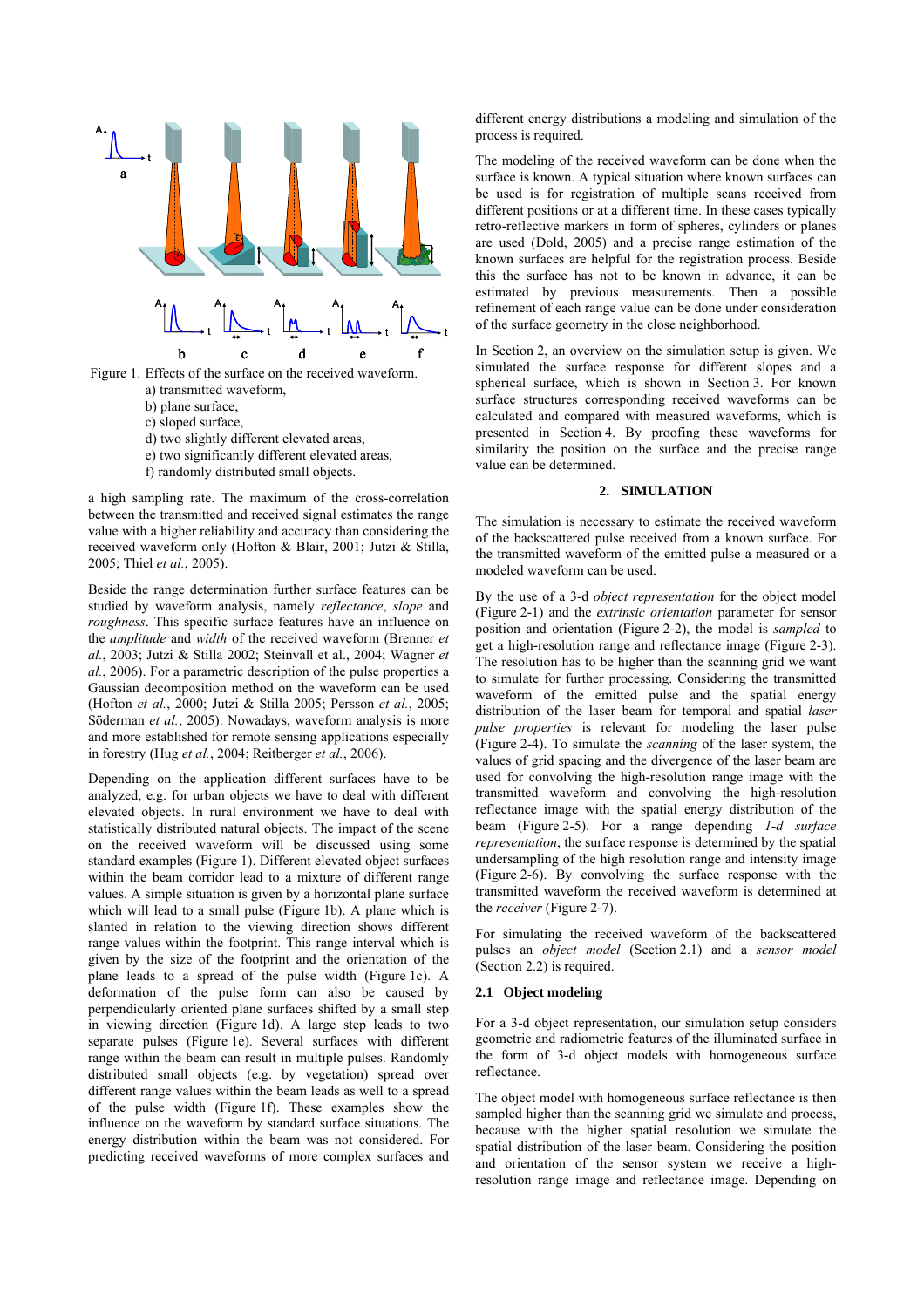

Figure 2. Simulation setup for calculating the received waveform.

the predetermined position and orientation of the sensor system, various range images can be captured.

#### **2.2 Sensor modeling**

The sensor model takes into account the specific properties of the sensing process: the position and orientation of the sensor, the laser pulse description, the scanning process and the electrical receiver properties. To simulate various aspects, a description of the extrinsic orientation of the laser scanning system with a GPS/INS system is used.

The emitted laser pulse of the system is characterized by specific pulse properties (Jutzi *et al.*, 2003). We assume radial symmetric uniform spatial distributions and radial symmetric Gaussian distributions for the beam profile, which are typical for the most laser systems. For this simulation we use measured transmitted waveforms to have a realistic description, where the bandwidth of the receiver to capture the waveform is 6 GHz and the data is sampled with 20 GSample/s. The transmitted waveform of the used system shows strong intensity fluctuations from pulse to pulse (Figure 3). The high sampling rate provides detailed information about the shape of the waveform with at least 100 sampling points for the typical length of the pulse (5 ns at Full-width-at-half-maximum).

Depending on the scan pattern of the laser scanner system, the grid spacing of the scanning process, and the divergence of the laser beam, a sub-area of the high-resolution range and reflectance images is processed. Therefore, the sub-area of the high-resolution reflectance image is convolved with the spatial energy distribution of the laser beam (distribution at the grid line  $\pm 2\sigma$ ) to take into account the amount of backscattered laser light for each reflectance value. By focusing the beam with its specific properties on the detector of the receiver, the spatial resolution is reduced and this is simulated with a spatial undersampling of the sub-areas. Therefore the received highresolution intensity and range image is processed by spatial undersampling to gain a weighted 1-d range distribution, which we call surface response. The determined surface response is convolved with the transmitted waveform to gain the received waveform of the backscattered pulse.



Figure 3. Two samples of the transmitted waveform.

## **3. CALCULATING THE SURFACE RESPONSE**

The received waveform of a laser pulse depends on the transmitted waveform  $s[t]$ , the impulse response  $h[t]$  of the receiver unit, the spatial beam distribution of the used laser *P*[*x,y*], and the illuminated surface *S*[*x,y,z*]. The received waveform  $r[x,y,z,t]$  can be expressed by a convolution of the relevant terms mentioned above and we get

$$
r[x, y, z, t] = s[t]^* h[t]^* P[x, y]^* S[x, y, z],
$$
 (1)

where (\*) denotes the convolution operation. The impulse response is mainly effected by the used photodiode and amplifier, the spatial beam distribution has typically the shape of a Gaussian or uniform, and the surface characteristic can be described by its geometry and reflectance properties (mixture of diffuse and specular). We assume to have a receiver unit consisting out of an ideal photodiode and amplifier with an infinite bandwidth and a linear frequency characteristic. The 3-d surface characteristic can be reduced to a range depending 1-d signal *S*[*z*], which we call in this paper surface response.



Figure 4. Examples of two surface responses for a slope with 25 degrees and different spatial beam distributions: a) uniform, b) Gaussian.

To study the surface response received from different surfaces, we simulated a plane surface which can be adjusted for various slopes illuminated by a beam with a spatial *uniform beam distribution* and a *Gaussian beam distribution*. Further surface responses from a small sphere with a radius of 0.3 m are determined by illuminating the surface of the sphere at different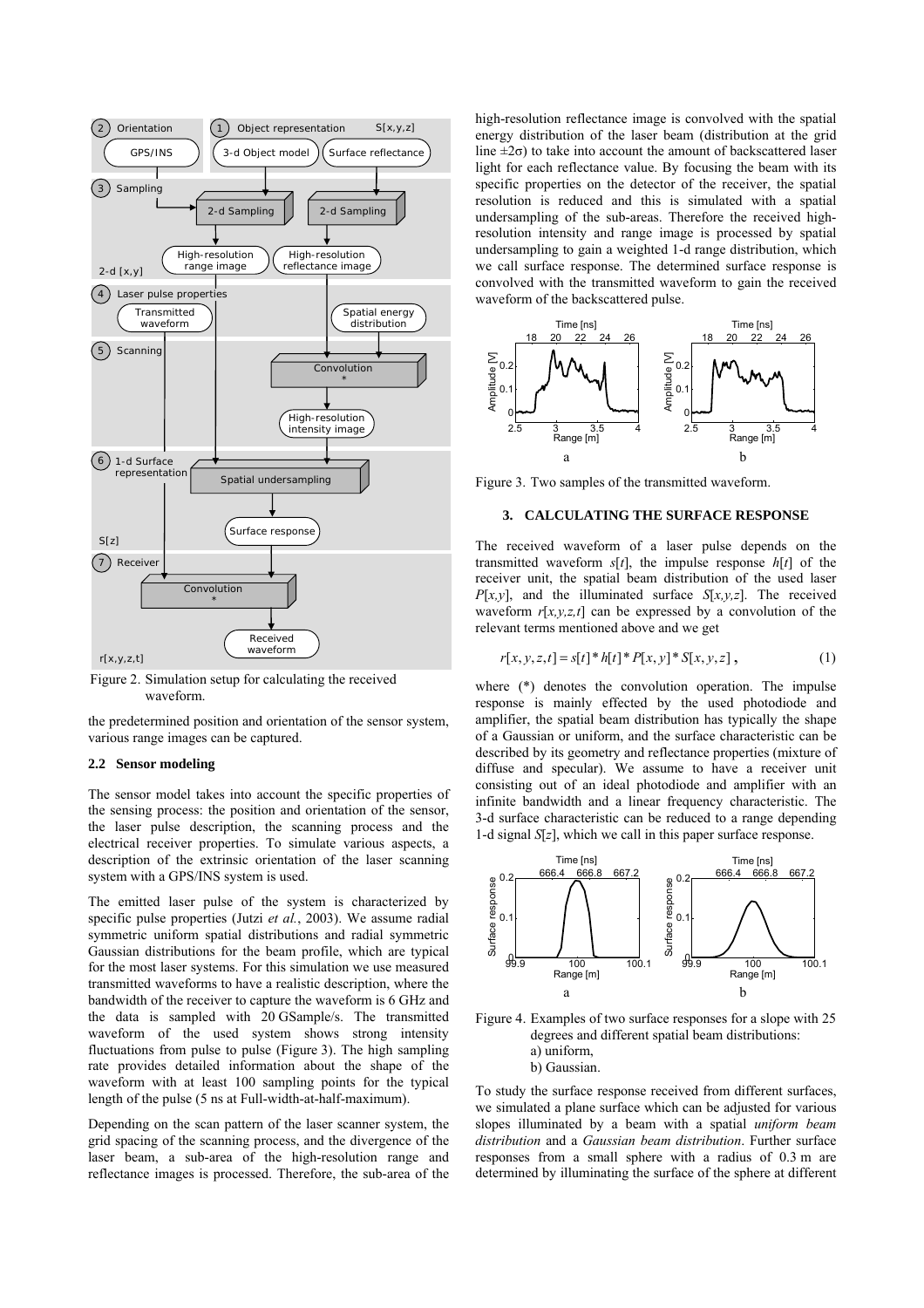

Figure 5. Position of the beam on the sphere (top row), corresponding surface responses (middle row); and the estimated received waveform (bottom row).

a)  $p_0 = 0$  (center), b)  $p_1 = 1/6$  *r*, c)  $p_2 = 2/6$  *r*, d)  $p_3 = 3/6$  *r*, e)  $p_4 = 4/6$  *r*.

positions. For the simulation, the laser beam divergence is set to 1 mrad and the spatial range spacing for processing the surface response is 7.5 mm, which is equivalent to 20 GSample/s.

**3.1 Plane surface with slope** 

We simulated a system illuminating a plane surface with different slopes. Therefore a high-resolution range image with 300x300 pixels of the sloped surfaces is calculated to determine the surface response. For surface reflectance a homogenous surface with 100% reflectance was assumed. The distance to the surface center is 100 m.

Examples of the calculated surface response *S*[*z*] in dependence of the range *z* for a slope of 25 degrees received from an uniform beam distribution and a Gaussian beam distribution is shown in Figures 4a and 4b. The maximum of the surface response is at the range of 100m.

# **3.2 Spherical surface**

A high-resolution range image with 300x300 pixels of a small sphere with its origin at the coordinate  $(0, 0, 100 \text{ m})$  and a radius *r* = 0.3 m is generated. Assuming a *Gaussian beam distribution* the surface response is calculated for five sampling positions  $[p_0, p_1, p_2, p_3, p_4]$  distributed equidistantly from the center  $p_0$  to the boundary of the sphere. For the spacing of the sampling we chose 0.5 mrad, which is approximately equivalent to 1/6 of the radius *r*.

The Figure 5 shows at the top row the position of the beam on the sphere, where the boundary of the sphere is visualized by a bright line. The diagrams in the middle show the corresponding surface response. With the calculated surface response the estimated received waveform for the different positions is calculated by convolving the surface response with the transmitted waveform. For exemplary waveform we selected the transmitted waveform which is depicted in Figure 3a. The received waveforms are shown in Figure 5 at the lower row. If the footprint is located at the sphere center (Figure 5a, top row) the received waveform (Figure 5a, lower row) is very similar to the transmitted waveform (Figure 3a). By shifting the footprint

away from the sphere center the received waveform (Figure 5b-e, lower row) is getting more and more smeared.

# **4. ESTIMATING THE POSITION AND RANGE**

First the transmitted and the received waveform has to be measured (Figure 6-1) with the receiver unit of the laser system. Then by the use of the transmitted waveform and the determined surface response (Figure 6-2) for each position on the surface the estimated received waveform (Figure 6-3) can be calculated by a convolution. These estimated received waveforms calculated for different positions on the surface are compared with the measured waveform by determining different normalized cross-correlation functions. With the maximum coefficient of the normalized cross-correlation functions the most likely position and the accurate range of the surface can be determined (Figure 6-4). Figure 6 depicts a schematic description of the processing chain.

### **4.1 Matched filter**

The data analysis starts with the detection of the backscattered pulses in the temporal signal. Usually this signal is disturbed by various noise components: background radiation, amplifier



Figure 6. Processing chain to estimate position and range.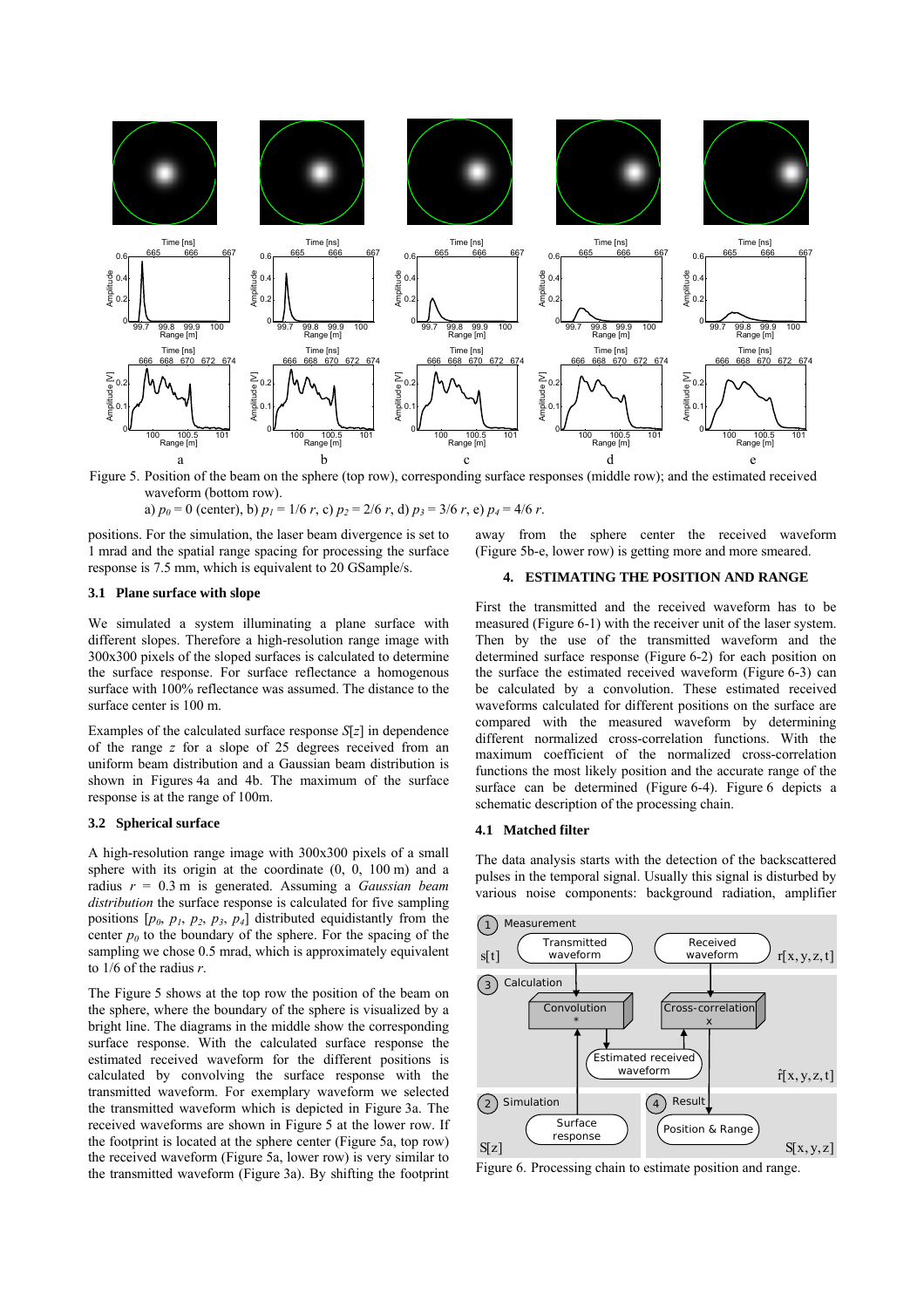noise, photo detector noise etc. Detecting the received waveform of the backscattered pulse in noisy data and extracting the associated travel time is a well-known problem and is discussed in detail in radar techniques (Skolnik, 1980) and system theory (Papoulis, 1984). Due to this problem matched filters are used.

To improve the range accuracy and the signal-to-noise ratio (*SNR*) the matched filter for the waveform of the backscattered pulse has to be determined. In practice, it is difficult to determine the optimal matched filter. In cases where no optimal matched filter is available, sub-optimum filters may be used, but at the cost of decreasing the SNR. If the temporal deformation of the received signal can be neglected and the waveform is uniformly attenuated (isotropic attenuation by reflection or transmission of the pulse) the transmitted waveform of the emitted pulse is the best choice for the matched filter coefficients determination. In practice, the temporal deformation by the surface is common phenomenon (Figure 1). In this paper, we focus on determining this optimal filter by calculating the estimated received waveform, which can be expected from a known surface.

Let us assume that the noise components of the system mentioned above are sufficiently described by white noise with the constant factor *N*. Furthermore the signal energy of the pulse is defined as *E*. The maximum *SNR* occurs if the signal and the filter match. In this case the associated travel time *t* of the delayed pulse is  $\tau$  and the *SNR* is described by

$$
SNR \left[ \tau \right] = \frac{2E}{N} \tag{2}
$$

An interesting fact of this result is that the maximum of the instantaneous *SNR* depends only on the signal energy of the emitted pulse and the noise, and is independent of the shape.

Generally the matched filter is computed by the normalized cross-correlation function *Rsr* between the transmitted waveform *s*[*t*] of the emitted pulse and the estimated received waveform  $\hat{r}[x, y, z, t]$  of the backscattered pulse. Assuming zero-mean waveforms, we obtain the output signal  $k[t]$  with a local maximum at the delay time *τ*

$$
k[\tau] = R_{sr}[t + \tau] = \frac{\sum_{t=0}^{M-1} s[t] \cdot \hat{r}[x, y, z, t + \tau]}{\sqrt{\sum_{t=0}^{M-1} s[t]^2 \cdot \sum_{t=0}^{M-1} \hat{r}[x, y, z, t]^2}},
$$
(3)

where *M* is the length of the correlation function  $k[\tau]$ .

Then the output signal *k*[*t*] with improved SNR is analyzed by a detection filter searching for the local maximum to determine the travel time of the pulse. By using the correlation signal to calculate the travel time, a higher accuracy is reached than by operating on the waveform, because exploiting the shape of the pulse waveform instead of a single value increases the accuracy (Jutzi & Stilla, 2005). This is because the specific pulse properties (e.g. asymmetric shape, intensity fluctuations) are taken into account and so less temporal jitter for range estimation can be expected.

#### **4.2 Processing the position and range**

The waveform received from an unknown position on the surface is given by the measurement. To determine the position on the surface, the normalized cross-correlation functions between the measured waveform and a sample of estimated waveforms for different positions on the surface is calculated. With the maximum coefficient of the normalized crosscorrelation functions, the most likely position is determined. This estimated position can be refined by calculating additional normalized cross-correlation functions and the corresponding maximum coefficients in close neighborhood. This procedure is repeated until the highest maximum coefficient is found. Then the position on the known surface and the precise range value to the surface is determined.

Because of the radial symmetry of the sphere, which is investigated in Section 3.2, the position on the surface delivers a circle of possible positions around the center of the sphere surface. If the radius of the sphere is known, then at least one additional position on the surface has to be estimated to determine the correct sphere position.

The processing time for the position and range mainly depends on calculating the surface response. The surface response is determined by the spatial undersampling of the high resolution range and intensity image. The high-resolution range image with 300x300 pixels does not have any practical relevance if it is sufficiently large to not induce errors in a higher magnitude as those incurred by our discretized beam distribution. To decrease the processing time, a smaller high-resolution range image might be sufficient on the cost of less accuracy for the range estimation.

#### **5. CONCLUSION**

In this work we have presented a scheme to estimate the precise range and position of a known surface. We simulated the surface response for different slopes and a spherical surface. Estimated waveforms received from different positions on the sphere surface are shown. The data generation and analysis we carried out are general investigations for a laser system which records the full-waveform of laser pulses. The method remains to be tested with real data, and expanded to handle more complex geometries.

### **REFERENCES**

Baltsavias EP (1999) Airborne laser scanning: existing systems and firms and other resources. ISPRS Journal of Photogrammetry & Remote Sensing 54: 164-198.

Blair JB, Rabine DL, Hofton MA (1999) The Laser Vegetation Imaging Sensor (LVIS): A medium-altitude, digitization-only, airborne laser altimeter for mapping vegetation and topography. ISPRS Journal of Photogrammetry & Remote Sensing 56: 112- 122.

Brenner AC, Zwally HJ, Bentley CR, Csatho BM, Harding DJ, Hofton MA, Minster JB, Roberts LA, Saba JL, Thomas RH, Yi D (2003) Geoscience Laser Altimeter System (GLAS) - Derivation of Range and Range Distributions From Laser Pulse Waveform Analysis for Surface Elevations, Roughness, Slope, and Vegetation Heights. Algorithm Theoretical Basis Document - Version 4.1.

Bufton JL (1989) Laser Altimetry Measurements from Aircraft and Spacecraft. Proceedings of the IEEE, Vol. 77, No. 3, 463- 477.